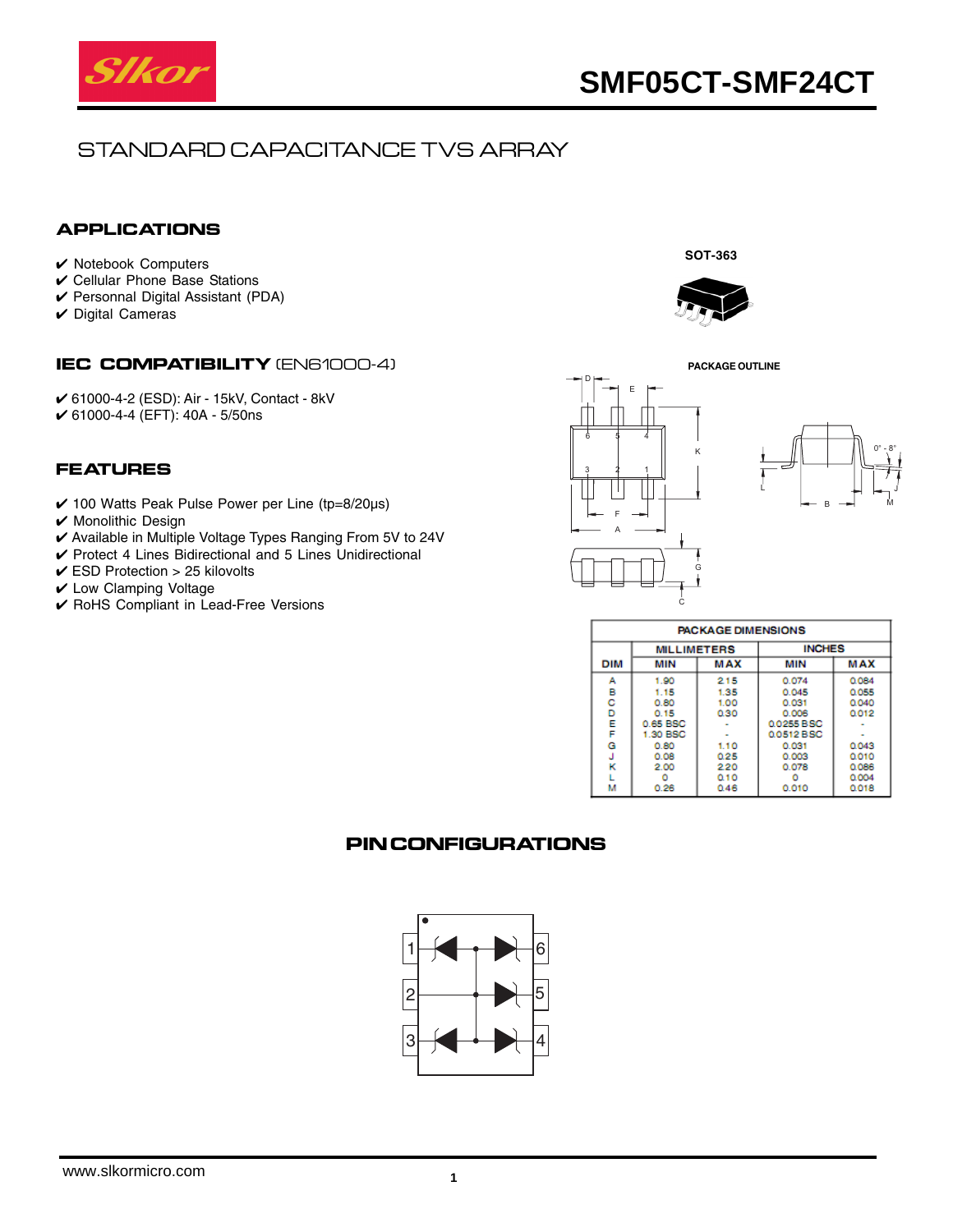

## DEVICE CHARACTERISTICS

| MAXIMUM RATINGS @ 25°C Unless Otherwise Specified    |                |                |       |  |  |  |  |
|------------------------------------------------------|----------------|----------------|-------|--|--|--|--|
| <b>PARAMETER</b>                                     | <b>SYMBOL</b>  | <b>VALUE</b>   | UNITS |  |  |  |  |
| Peak Pulse Power $(t_0 = 8/20 \mu s)$ - See Figure 1 | P<br><b>PP</b> | 100            | Watts |  |  |  |  |
| <b>Operating Temperature</b>                         |                | -55°C to 150°C |       |  |  |  |  |
| Storage Temperature                                  | I stg          | -55°C to 150°C | °C    |  |  |  |  |

| ELECTRICAL CHARACTERISTICS PER LINE @ 25°C Unless Otherwise Specified |                                             |                                                                                                                   |                                                                     |                                                                     |                                                    |                                                      |  |  |
|-----------------------------------------------------------------------|---------------------------------------------|-------------------------------------------------------------------------------------------------------------------|---------------------------------------------------------------------|---------------------------------------------------------------------|----------------------------------------------------|------------------------------------------------------|--|--|
| <b>PART</b><br><b>NUMBER</b>                                          | <b>RATED</b><br>STAND-OFF<br><b>VOLTAGE</b> | <b>MINIMUM</b><br><b>BREAKDOWN</b><br><b>VOLTAGE</b>                                                              | <b>MAXIMUM</b><br><b>CLAMPING</b><br><b>VOLTAGE</b><br>(See Fig. 2) | <b>MAXIMUM</b><br><b>CLAMPING</b><br><b>VOLTAGE</b><br>(See Fig. 2) | <b>MAXIMUM</b><br><b>LEAKAGE</b><br><b>CURRENT</b> | <b>TYPICAL</b><br><b>CAPACITANCE</b><br>(See Note 1) |  |  |
|                                                                       | $V_{_{WM}}$<br><b>VOLTS</b>                 | @ 1mA<br>$V_{\stackrel{\scriptscriptstyle{\rm (BR)}\scriptscriptstyle{\rm (BN)}}{\scriptscriptstyle{\rm WOLTS}}}$ | @ $I_p = 5A$<br><b>VOLTS</b>                                        | @8/20 $\mu$ s<br>$V_C @$ $I_{PP}$                                   | $@V_{_{WM}}$<br>μA                                 | @0V, 1 MHz<br>рF                                     |  |  |
| SMF05CT<br>SMF12CT<br>SMF <sub>15</sub> CT<br>SMF24CT                 | 5.0<br>12.0<br>15.0<br>24.0                 | 6.0<br>13.3<br>16.7<br>26.7                                                                                       | 9.8                                                                 | 12.0V @ 9.0A<br>23.8V @ 4.2A<br>33.3V @ 3.0A<br>55.5V @ 1.8A        | 5                                                  | 60<br>30<br>25<br>20                                 |  |  |

**Note 1:** Pins 1, 3, 4, 5 or 6 to pin 2.